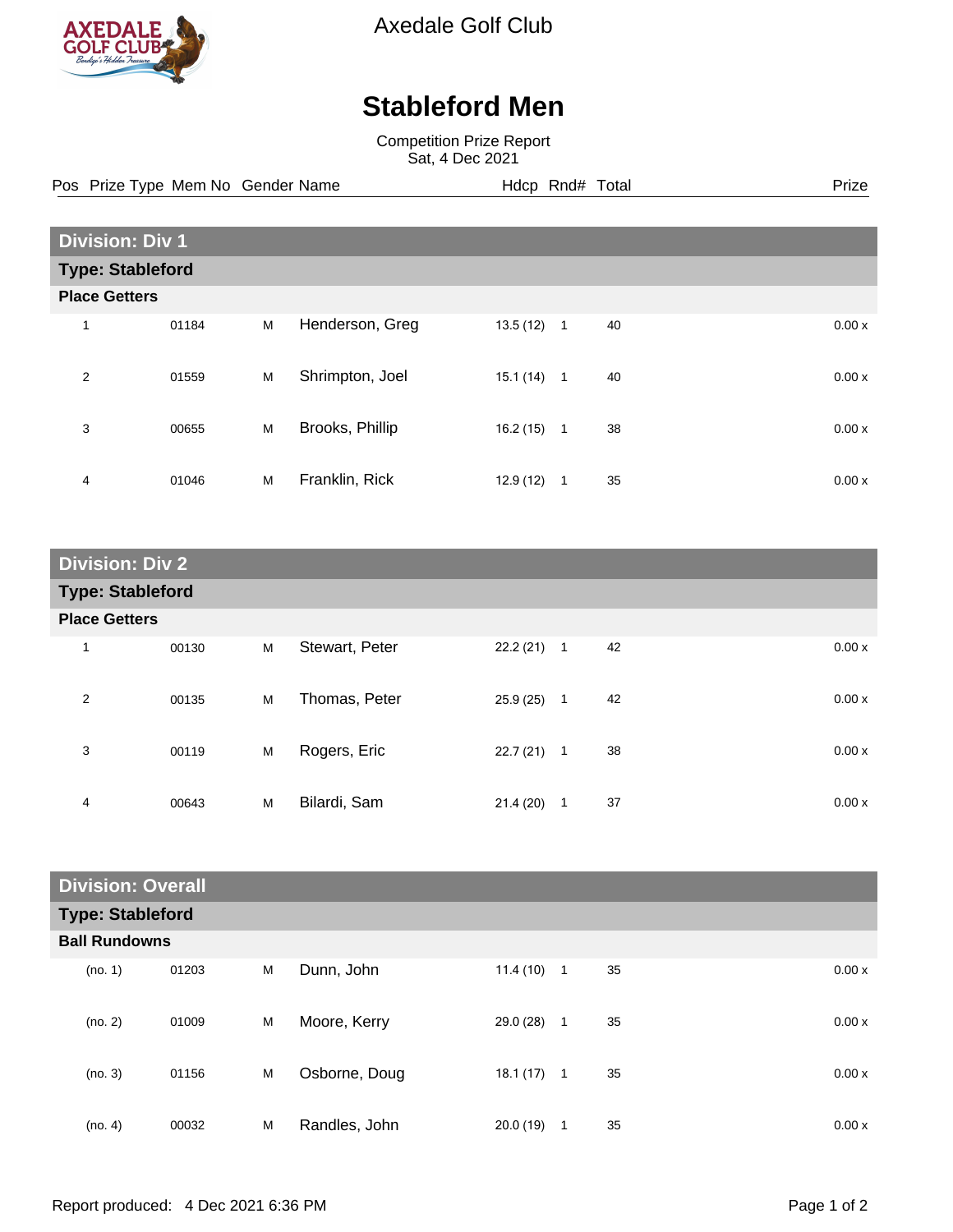|         | Pos Prize Type Mem No Gender Name |   |             | Hdcp Rnd# Total |                |    | Prize  |
|---------|-----------------------------------|---|-------------|-----------------|----------------|----|--------|
| (no. 5) | 00572                             | м | Kettle, Max | 14.1 (13)       | $\blacksquare$ | 34 | 0.00 x |
| (no. 6) | 00530                             | м | Lane, Grant | 10.9(10)        | $\overline{1}$ | 34 | 0.00 x |